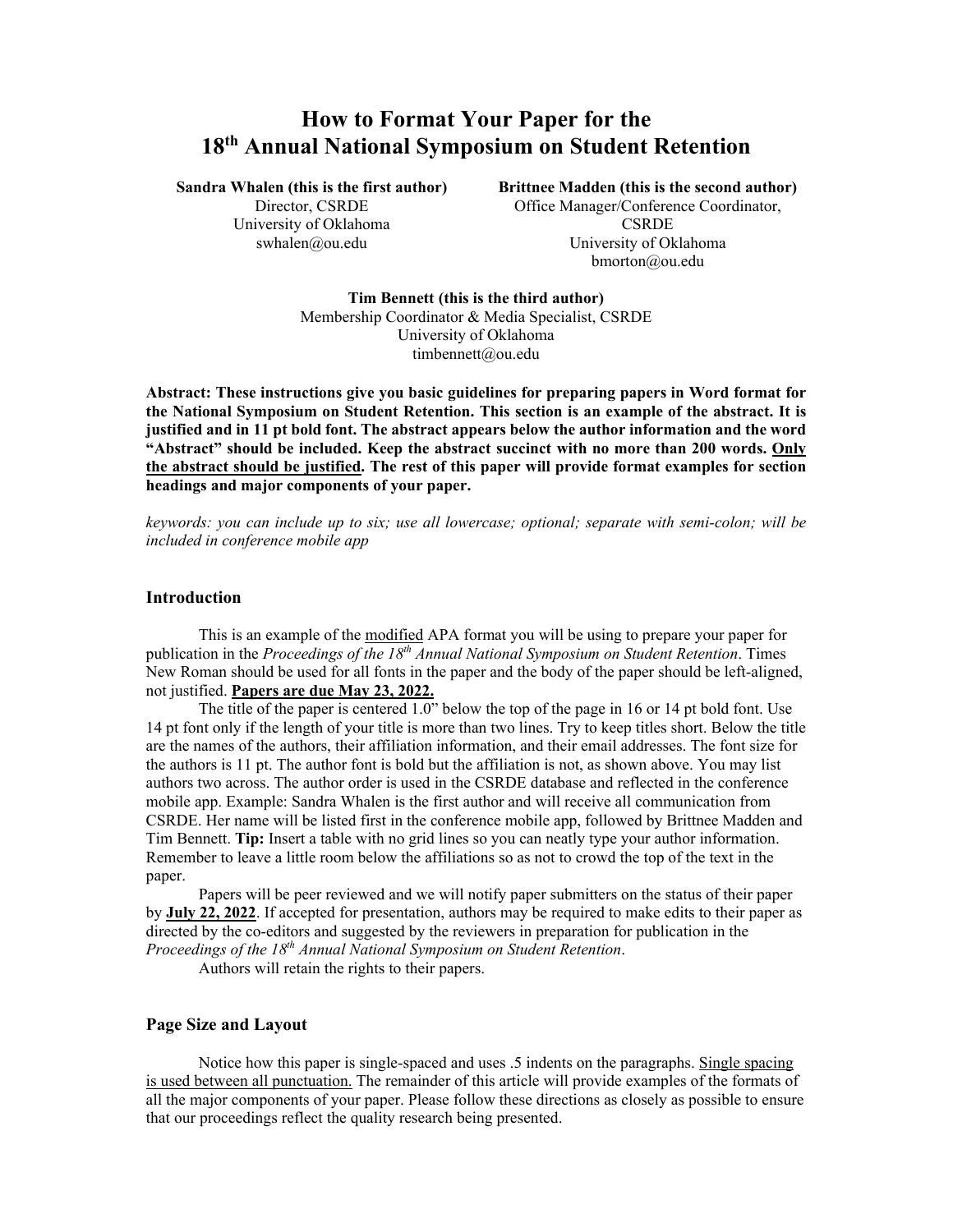This format is designed for  $8\frac{1}{2}$ " by 11" paper. Here are the margin sizes for the format:

- $\bullet$  Top, Bottom 1.0"
- Left and Right Margins 1.0"

#### **Body of the Paper**

This is an academic paper so the readers will want to see your paper presented in a wellorganized fashion. Typically one would expect to see Headings used to identify key elements of the paper such as Introduction, Background, Literature Review, Methodology, Results, and Conclusion. The text for paragraphs is 11 pt font with a .5 indentation for each paragraph. Use Times New Roman throughout your paper and single-space your text. Use bullets and numbering sparingly to draw attention to important points in the text.

You are allowed up to 10 pages for the main body of your paper. References, containing the bibliography in APA  $7<sup>th</sup>$  edition format, follow the body of the paper and are not included in the 10page maximum. Tables and figures appear after references, with all tables listed before figures. Any appendices will follow tables and figures. Do not include a cover page, headers, footers, or page numbers in your paper.

#### **Section Headings**

Section headings come in three varieties: first-level headings, sub-headings (i.e. lesser than first-level heading) and sub-sub headings. Triple-space between main sections of your paper to support ease of reading. First-level headings such as the heading on this section (Section Headings) are 12 pt bold and there should be a double space between the header and the paragraph that follows it.

Remember to single-space between paragraphs under each section throughout the paper, as seen here.

#### **Sub-Headings**

This section is an example of a sub-level heading with text. For sub-headings lesser than firstlevel, use 11 pt bold font. There is no space between this heading and the detail in the paragraph that follows it.

### *Sub-Sub Headings*

This section is an example of a sub-sub level heading and accompanying text. For sub-sub headings, use italics 10 pt font (not bold). There is no space between this heading and the detail in the paragraph that follows it.

#### **Footnotes**

Footnotes should be used sparingly<sup>1</sup> if at all.<sup>2</sup> Footnotes should be 9 pt font with 1 pt leading and should appear at the bottom of the page within a single column.<sup>3</sup> A thin rule (line) should be used to set off the footnote from the text.<sup>4</sup>

3 Be sure not to violate the bottom margin by the placement of a footnote!

<sup>1</sup> When used too much, footnotes can ruin a paper by breaking-up the flow of the thoughts in the text.

<sup>2</sup> Most times a parenthetical remark within the text body is sufficient and a footnote can be avoided.

<sup>4</sup> See rule (line) as shown at the top of this set of footnotes.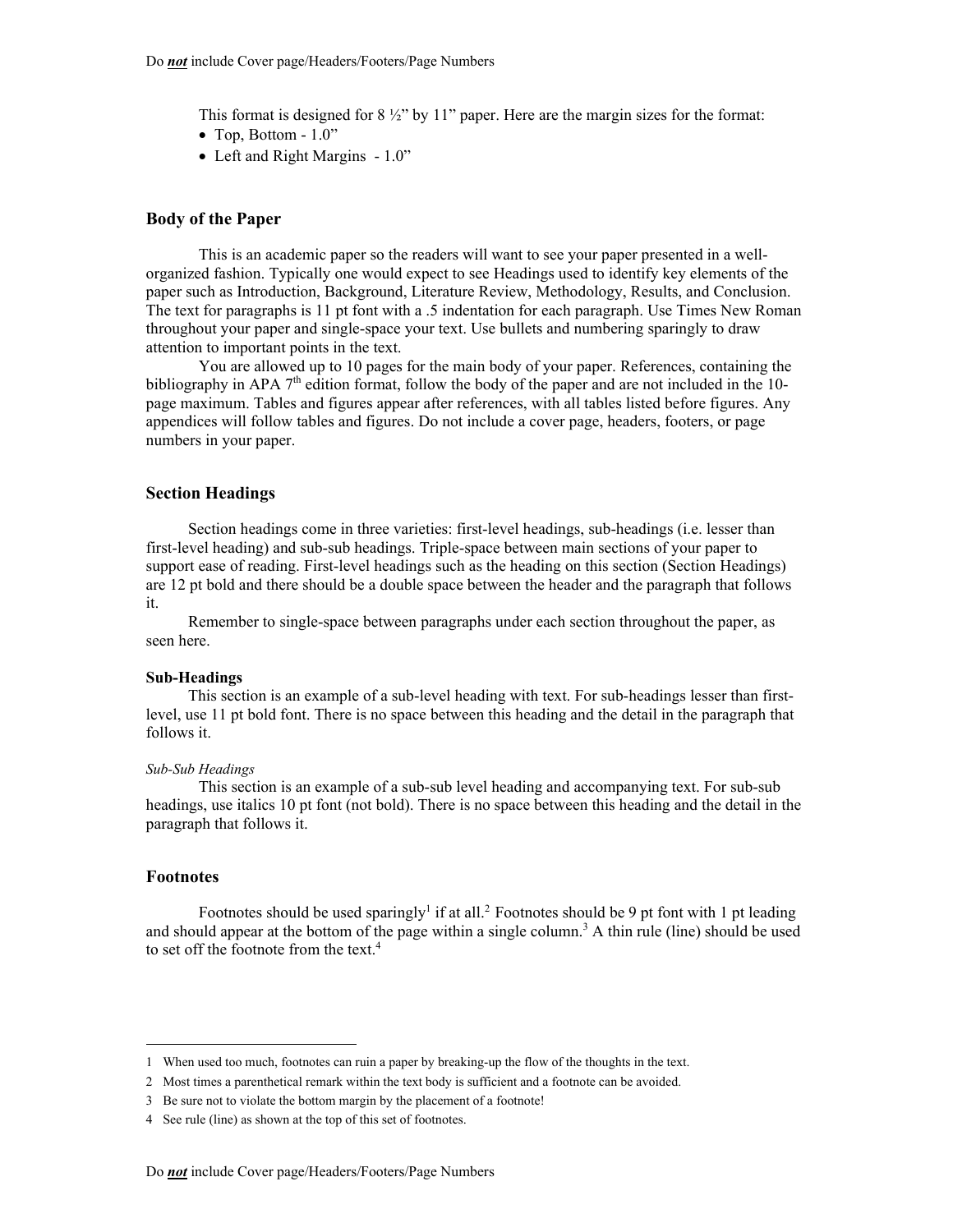## **Citations in Text and Reference List**

Be sure to cite all sources. Author names and year (Author & Author, 2010) should be cited using APA format (7th Edition). Check to be sure that the references are complete and accurate.

All articles and resources cited in the paper must be included in the reference list at the end of the paper, using APA  $7<sup>th</sup>$  Edition format. In addition, all works listed in the References must be cited in the paper. A very helpful resource for formatting the citation and the Reference List can be found at OWL (Online Writing Lab) at Purdue University. Look to the left of the [Owl website](https://owl.purdue.edu/owl/purdue_owl.html) to find links to the APA Guide, then choose the  $7<sup>th</sup>$  edition option.

### **Conclusions**

Authors whose proposals are accepted will receive an email from CSRDE with details on how to submit their paper. If you have any questions about formatting your paper or the submission process, please contact the Consortium for Student Retention Data Exchange at the University of Oklahoma, 405-325-2158 or  $csrde@ou.edu$ .

#### **Acknowledgments**

This format example was patterned after a similar example provided for the authors of the Congress on Evolutionary Computation for submission for their 2003 conference (Angeline & Porto, 2003).

# **References**

The Reference section should begin on a new page after the body of your paper. Each source cited in the paper must be listed in the References, and each source in the Reference list must be cited in the paper.

Using our modified APA format, the label "References" should be left-aligned, bold, and 12 pt font as seen above. The entries should be formatted with hanging indent and listed in alphabetical order by last name of lead author. Unlike APA, please single-space the entries, as seen in the examples below, and single-space between each entry. Otherwise, use APA  $7<sup>th</sup>$  Edition format for italics, spacing between words, 11pt font, etc. as noted below. See the Purdue OWL [website](https://owl.purdue.edu/owl/research_and_citation/apa_style/apa_formatting_and_style_guide/general_format.html) for links on formatting your reference list.

### Example of Document from website:

Angeline, P., & Porto, V. (2003). *How to format your paper for the 2003 congress on evolutionary computation*. Unpublished document provided to CEC 2003 authors. http://www.cs.adfa.edu.au/%7Erim/CEC2003/format.doc

Example of single author book:

Author, A. A. (Year of publication). *Title of work: Notice that it is italicized and lower case, except the first letter of the title and subtitle, and proper nouns*  $(2<sup>nd</sup> ed.)$ . Publisher. https://doi.org/add number here, if available, with no period at the end

Example of article or chaper in an edited book:

Author, A. A., & Author, B. B. (Year of publication). Title of chapter. In A. A. Editor & B. B. Editor (Eds.), *Title of book* (pp. x-x). Publisher. https://doi.org/add number here, if available, with no period at the end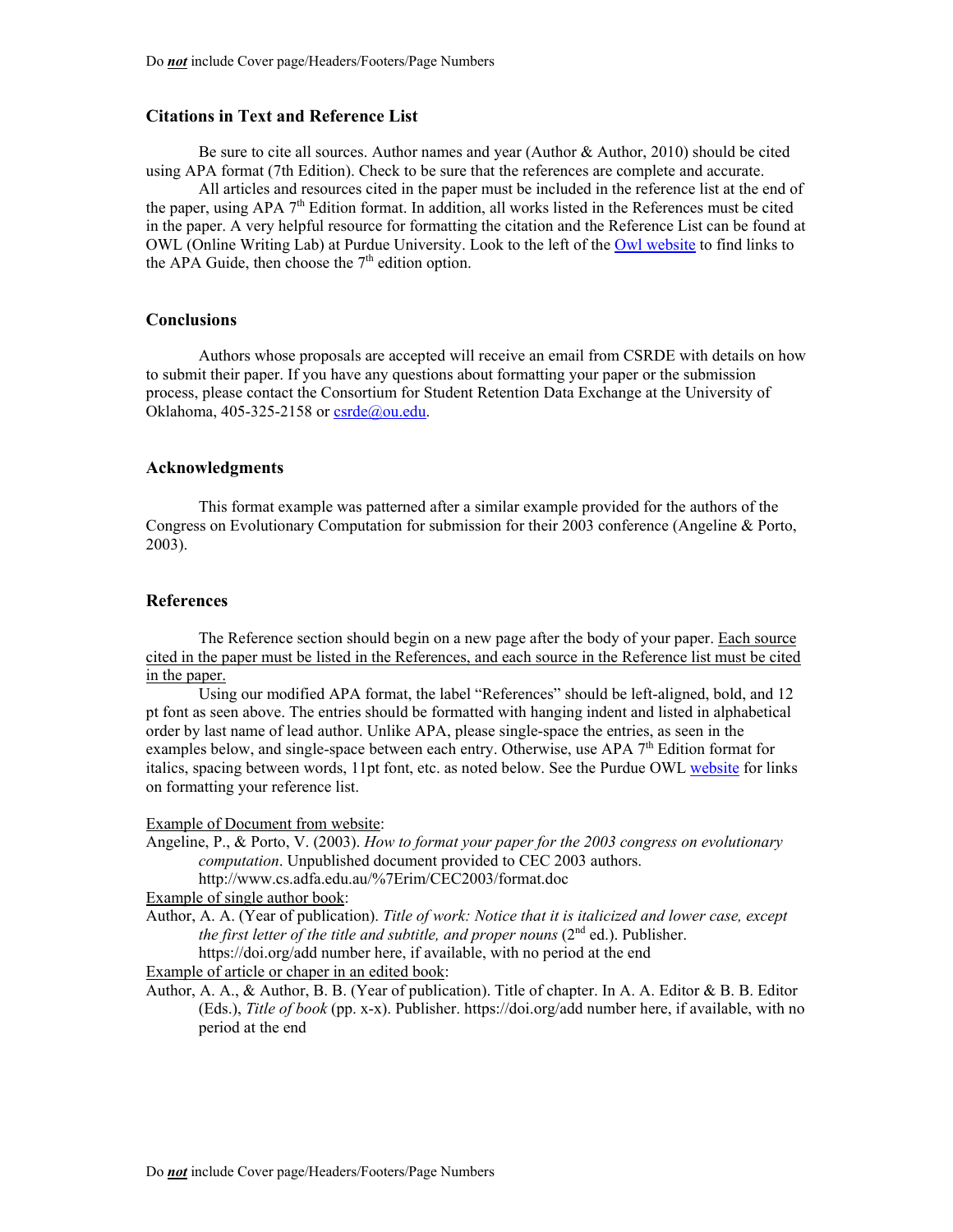#### Example of article in journal:

Author, A. A., Author, B. B., & Author, C. C. (Year). Title of article: Notice that the title is not italicized and is lower case, except the first letter of the title and subtitle and proper nouns. *Title of Periodical, volume number*(issue number), 38-49. https://doi.org/add number here, if available, with no period at the end

## **Tables**

All tables should appear on a separate page following the reference section, not embedded in the paper. Be sure to refer in the text to all tables by number. Tables should be editable within the document (do not include a picture of a table) and numbered sequentially. Place the table numbers above the table in 9 pt font, as noted below, and in bold font. The title of the table should be italicized and in title case. Do not allow tables to extend into margins.

Table 1: Title of Table Appears Above the Table and is Italicized

| Header is Optional |             |             |             |
|--------------------|-------------|-------------|-------------|
| Subhead            | Column Head | Column Head | Column Head |
| Row 1              | 1 7 2       | 234         | 178.5       |
| Row <sub>2</sub>   | 456         | 567         | 511.5       |
| Row <sub>3</sub>   | 789         | 891         | 840.0       |

# **Figures**

Place all figures at the end of the paper, on a separate page, following the reference section and tables. Be sure to refer in the text to all figures by number.

Number illustrations sequentially. Place the figure numbers above the illustration in 9 pt font, as noted below, and in bold font. The title of the figure should be italicized and in title case. Do not allow figures to extend into the margins.





# **Appendix**

 You may include several appendices, if needed. They should begin on a new page and follow the Reference section and any tables and/or figures. The label "Appendix" should be left-aligned, bold, and 12 pt font as seen above. If you have more than one Appendix, they should be labeled "Appendix A", "Appendix B", etc. The body of your paper should include reference to the Appendix using their labels. The format of the appendices varies depending on the content as outlined in the previous pages (table, figure, text).